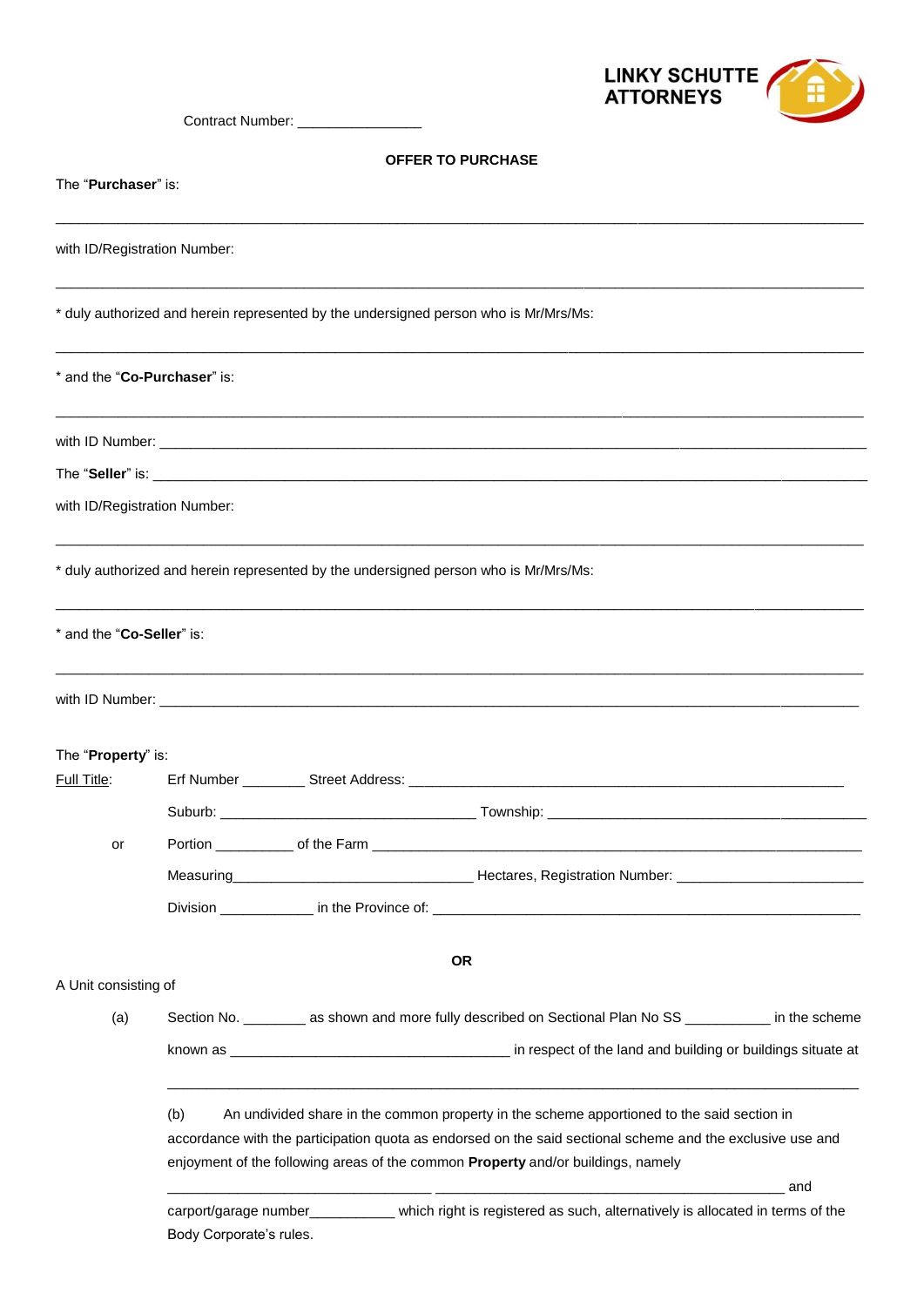

### **1.PURCHASE PRICE**

The purchase price is the amount of:

| -4 - 4<br>. |                                    | rand) VAT included |
|-------------|------------------------------------|--------------------|
|             | if applicable, payable as follows: |                    |

1.2. R \_\_\_\_\_\_\_\_\_\_\_\_\_\_\_\_\_\_\_\_ (\_\_\_\_\_\_\_\_\_\_\_\_\_\_\_\_\_\_\_\_\_\_\_\_\_\_\_\_\_\_\_\_\_\_\_\_\_\_\_\_\_\_\_\_\_\_\_\_\_\_\_\_\_\_\_\_\_rand) as deposit within \_\_\_\_\_\_\_\_ (\_\_\_\_\_\_\_\_\_\_\_\_\_\_\_\_\_\_\_\_\_\_\_\_\_\_\_\_\_\_\_\_) calendar days from acceptance of this offer by the **Seller** to be paid to the conveyancer, and held in trust pending registration of transfer. The **Purchaser** authorizes the conveyancer to invest the said deposit at a financial institution of the Conveyancer's choice in accordance with the provisions of section 78(2)(A) of the Attorneys Act for the benefit of the Purchaser.

|                               |  |  | 1.3. From the sale of the <b>Purchaser's Property</b> , an amount of R |  |  |  |  |                                       |  |  |
|-------------------------------|--|--|------------------------------------------------------------------------|--|--|--|--|---------------------------------------|--|--|
|                               |  |  |                                                                        |  |  |  |  | rand) to be appropriated to the total |  |  |
| purchase of this transaction. |  |  |                                                                        |  |  |  |  |                                       |  |  |

1.4. Bank guarantees for the balance of the full purchase price, payable on date of registration, will be delivered by the **Purchaser** within \_\_\_\_\_\_\_\_ (\_\_\_\_\_\_\_\_\_\_\_\_\_\_\_\_\_\_\_\_\_\_\_\_\_\_\_\_\_\_\_) calendar days of fulfillment of the suspensive conditions hereof, alternatively within 7 (seven) calendar days after the conveyancer has requested it from the **Purchaser**. These guarantees must reasonably be acceptable to the **Seller.**

#### **2. APPROVAL OF BOND**

- 2.1. This offer is subject to the suspensive condition that the **Purchaser** is able to obtain a quotation and a bond from a Bank as referred to in the National Credit Act 34/2005 for a loan amount of R  $\Gamma$  (and) within  $\Gamma$ (\_\_\_\_\_\_\_\_\_\_\_\_\_\_\_\_\_\_\_\_\_\_) calendar days after acceptance of this offer. The **Purchaser** undertakes to apply for the bond at a financial institution immediately after acceptance of this offer, regardless whether his **Property** must first be sold or not.
- 2.2. The **Agent** is hereby irrevocably authorized, but not obliged, to lodge such application and the **Purchaser** undertakes to sign the necessary application document. The **Purchaser** similarly undertakes to provide the necessary information and documentation required by the Bank upon request.
- 2.3. The **Purchaser** consents to LINKY SCHUTTE ATTORNEYS or its nominated intermediary applying for a home loan on his behalf.

## **3. OCCUPATION**

Vacant occupation shall be given to the **Purchaser** on \_\_\_\_\_\_\_\_\_\_\_\_\_\_\_\_\_\_\_\_\_\_\_\_\_\_ from which date the **Purchaser** shall be liable for payment of water and electricity. Should the occupation date and the registration date not coincide, the **Purchaser** shall pay an amount of R \_\_\_\_\_\_\_\_\_\_\_\_\_\_\_\_\_\_\_\_\_\_\_\_\_\_\_\_  $_{2}$ rand) to the **Seller** monthly in advance, or a pro-rata portion thereof, calculated from the occupation date to the date of registration of transfer of the **Property**.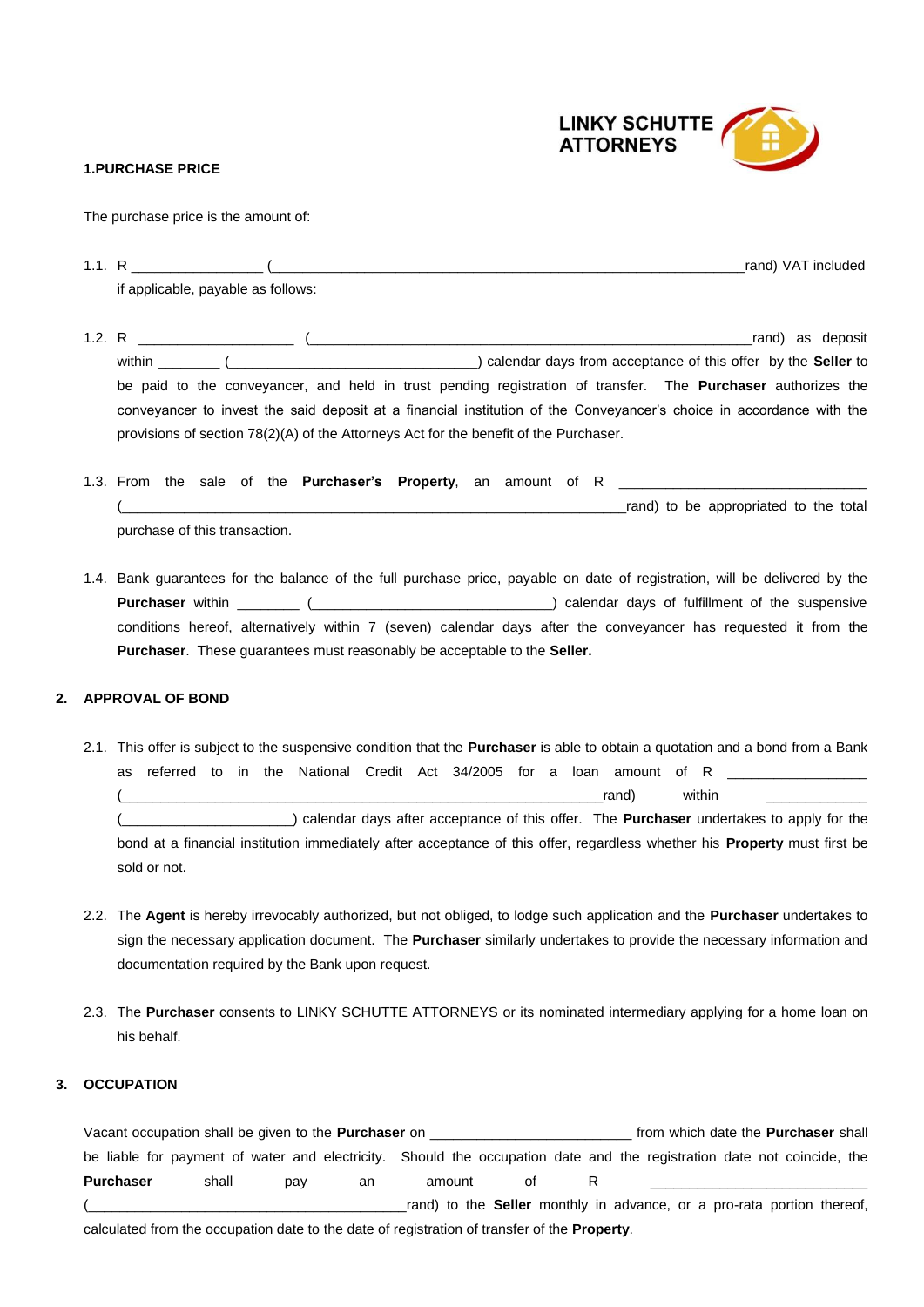

### **FIXTURES AND FITTINGS**

3.1. The **Property** is sold together with all permanent improvements thereon, specifically **including**:

3.2. The following is specifically **excluded**:

## **4. REGISTRATION**

Registration of transfer of the **Property** shall be attended to by the **Seller's** conveyancer who is **LINKY SCHUTTE ATTORNEYS TEL 012 348 8584 FAX : 086 605 0479** The **Purchaser** shall pay upon request all transfer fees, duties, loan application costs, bond costs, stamp duty and all other associated costs, including VAT and the **Parties** shall, upon request and depending on the circumstances, sign all transfer, bond application- and bond registration documentation.

 $\_$  ,  $\_$  ,  $\_$  ,  $\_$  ,  $\_$  ,  $\_$  ,  $\_$  ,  $\_$  ,  $\_$  ,  $\_$  ,  $\_$  ,  $\_$  ,  $\_$  ,  $\_$  ,  $\_$  ,  $\_$  ,  $\_$  ,  $\_$  ,  $\_$  ,  $\_$  ,  $\_$  ,  $\_$  ,  $\_$  ,  $\_$  ,  $\_$  ,  $\_$  ,  $\_$  ,  $\_$  ,  $\_$  ,  $\_$  ,  $\_$  ,  $\_$  ,  $\_$  ,  $\_$  ,  $\_$  ,  $\_$  ,  $\_$  ,  $\_$  ,  $\_$  ,  $\_$  ,  $\_$  ,  $\_$  ,  $\_$  ,  $\_$  ,  $\_$  ,  $\_$  ,  $\_$  ,  $\_$  ,  $\_$  ,  $\_$  ,  $\_$  ,  $\_$  ,  $\_$  ,  $\_$  ,  $\_$  ,  $\_$  ,  $\_$  ,  $\_$  ,  $\_$  ,  $\_$  ,  $\_$  ,  $\_$  ,  $\_$  ,  $\_$  ,  $\_$  ,  $\_$  ,  $\_$  ,  $\_$  ,  $\_$  ,  $\_$  ,  $\_$  ,  $\_$  ,  $\_$  ,  $\_$  ,

 $\_$  ,  $\_$  ,  $\_$  ,  $\_$  ,  $\_$  ,  $\_$  ,  $\_$  ,  $\_$  ,  $\_$  ,  $\_$  ,  $\_$  ,  $\_$  ,  $\_$  ,  $\_$  ,  $\_$  ,  $\_$  ,  $\_$  ,  $\_$  ,  $\_$  ,  $\_$  ,  $\_$  ,  $\_$  ,  $\_$  ,  $\_$  ,  $\_$  ,  $\_$  ,  $\_$  ,  $\_$  ,  $\_$  ,  $\_$  ,  $\_$  ,  $\_$  ,  $\_$  ,  $\_$  ,  $\_$  ,  $\_$  ,  $\_$  , \_\_\_\_\_\_\_\_\_\_\_\_\_\_\_\_\_\_\_\_\_\_\_\_\_\_\_\_\_\_\_\_\_\_\_\_\_\_\_\_\_\_\_\_\_\_\_\_\_\_\_\_\_\_\_\_\_\_\_\_\_\_\_\_\_\_\_\_\_\_\_\_\_\_\_\_\_\_\_\_\_\_\_\_\_\_\_\_\_\_\_\_\_\_

### **5. POSSESSION / RISK**

- 5.1. Possession shall be given to the **Purchaser** on the registration date. The **Property** remains at the risk of the **Seller** up to the date of possession, from which date the risk of the **Property** shall pass to the **Purchaser** and the **Purchaser** shall receive all benefits and will be responsible for the **Property** as if the **Purchaser** is the registered owner of the **Property**.
- 5.2. From the date of possession the **Purchaser** is responsible for the payment of municipal taxes and all levies, as well as for insurance over the **Property** against any contingencies.
- 5.3. The **Purchaser** shall not change and/or attach anything to the **Property** before registration of the **Property** in his name.
- 5.4. Should the agreement be cancelled or terminated for any reason whatsoever, the **Purchaser** shall be obliged to vacate the **Property** immediately and to hand over the **Property** to the **Seller** in the same condition as it was on date of occupation, notwithstanding any claim which the **Seller** might have as a result of any changes, attachments or improvements that the **Purchaser** may have affected to the **Property**.

## **6. VOETSTOOTS / TITLE**

The **Property** is sold VOETSTOOTS, subject to all conditions of title and servitudes contained in the current and/or previous Title Deeds of the **Property**, which are available for public inspection at the relevant deeds office, as well as any new conditions of title and servitudes that may exist regarding the current condition and size of the **Property**. The **Agent** shall not be liable for any patent or latent defect in the **Property**, nor for any damages suffered by the **Purchaser** as a result of such defect. Both **Parties** declare that they are acquainted with the VOETSTOOTS clause and the legal effect thereof. The **Property** is sold in its current condition, excluding any normal wear and tear from the date of signature of this agreement to the date of registration.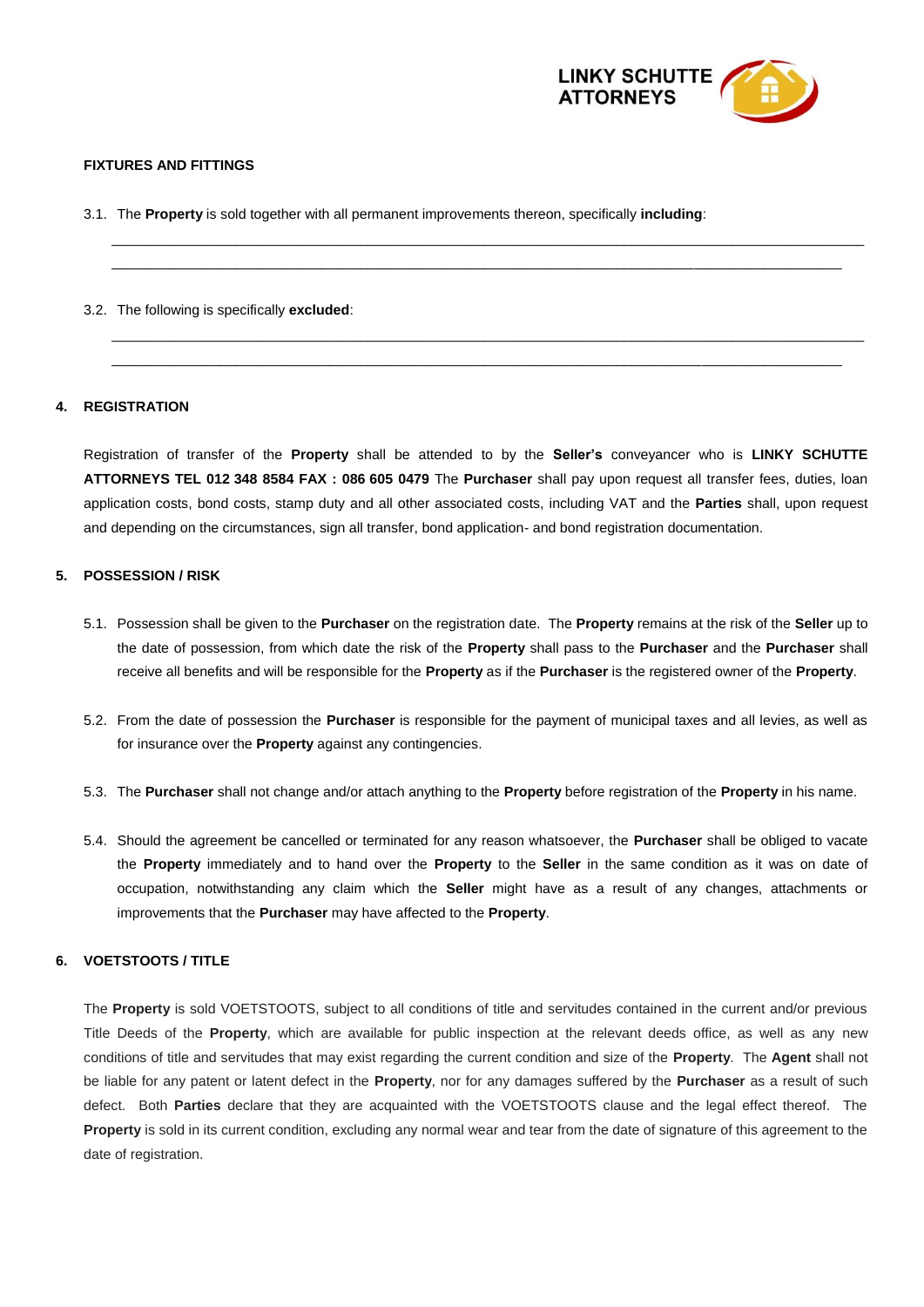

## **7.1 COMMISSION**

- 7.1 Agent's commission will be paid by the **Seller** as per the commission agreement attached hereto as Annexure "C" and signed by both **Parties** and shall be deemed to have been earned and be payable upon acceptance of this offer and the fulfillment of the suspensive conditions (if applicable).
- 7.2 If a deposit is paid the **Agent** shall be entitled to receive commission from such a deposit on the date upon which the commission becomes due. The **Parties** hereby irrevocably instruct the conveyancer to pay the Agent's commission from the deposit as a first claim in such an event.
- 7.3 Should the sale be cancelled in terms of an agreement between the **Seller** and the **Purchaser**, the **Seller** and the **Purchaser** shall be jointly and severally liable for the payment of the Agent's commission.
- 7.4 Should the sale be cancelled due to the failure of either one of the **Parties** to carry out any obligation hereunder, the commission shall be payable by such Party. The commission shall then be payable on demand, irrespective of whether any of the suspensive conditions have been fulfilled or not.

|  | 7.5 The <b>Parties</b> acknowledge that |  |                 |                                                        |  | (the "Agent") of |  |
|--|-----------------------------------------|--|-----------------|--------------------------------------------------------|--|------------------|--|
|  |                                         |  |                 | (the "Agency") is the only and effective cause of this |  |                  |  |
|  | transaction and, if applicable, that    |  | was assisted by |                                                        |  |                  |  |

as referral Agent. The **Agent** may display a sold sign on the **Property** from the date upon which this agreement is no longer subject to suspensive conditions until a period of 3 (three) months after registration.

7.6 Should any dispute arise between the **Party(ies)** and the **Agency** in respect of the Agents commission, the **Party(ies)** and the **Agency** hereby agree that the dispute can be referred for arbitration to the Arbitration Tribunal of the Estate Agency Affairs Board. The constitution and procedural rules of the Tribunal are hereby fully incorporated into this agreement and as such it forms an integral part thereof.

## **8 BREACH**

In the event of the **Purchaser** and/or **Seller** failing to remedy any breach of the terms hereof within 14 (fourteen) calendar days from date of dispatching a notice, requesting him to rectify such breach, the **Seller**/**Purchaser** shall be entitled at his option and without any prejudice to any of his rights:

- 8.1 to cancel this agreement, re-occupy the **Property** and if the **Purchaser** is in breach keep any deposit, together with any other amounts already paid by the **Purchaser** on trust, until the **Seller's** damages have been determined, where after it can be set off, and to claim to Agent's commission from the **Purchaser**; or
- 8.2 to enforce performance of the terms hereof including payment of the full balance of the purchase price and all other amounts owing in terms hereof as well as any damages incurred by him.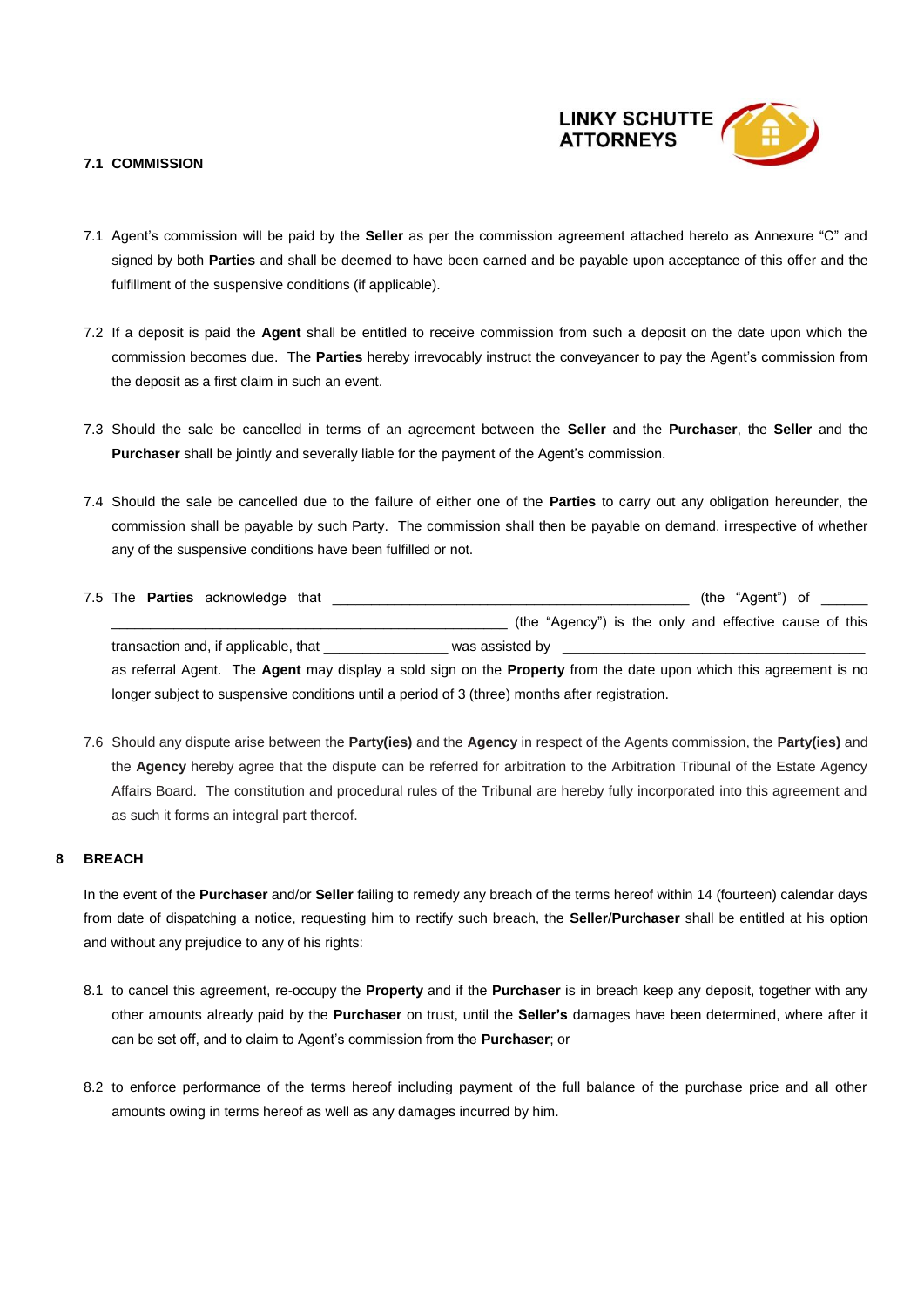

## **9 DOMICILE**

- 9.1 Each Party chooses as his *domicilium citandi et executandi*, the address as set out in the information sheet hereto, at which address all notices and legal process in relation to this agreement or any action arising there from may be effectively delivered and served.
- 9.2 The **Parties** consent thereto that the fax numbers and the e-mail addresses, as set out in the information sheet hereto, may be used as an additional *domicilium* address for serving of notices. In these cases the fax delivery report or computer printout will be sufficient proof that the notice was send.
- 9.3 Any notice to be given by one Party to the other in terms of this contract shall be in writing and shall be send to the *domicilium citandi et executandi*, fax number or e-mail address aforesaid.
- 9.4 Despatch of a notice is:
	- 9.4.1 If delivered by hand, on date of delivery by hand.
	- 9.4.2 If faxed or send *via* e-mail, on such day as the fax or e-mail delivery report certifies that the fax or e-mail was sent.
	- 9.4.3 If dispatched by pre-paid registered mail on the date upon which the post office issues a registered post slip.
- 9.5 Any Party may change his *domicilium* address on condition that it remains in the Republic of South Africa and the required notice is given as required in clause 10.3 hereof.
- 9.6 If the **Seller** is a non-resident to South Africa, he hereby indemnifies both the **Agency** and the conveyancer against any claim howsoever arising by virtue of the **Agency** and conveyancer having acted in terms of Section 35A of the Income tax Act on information supplied by the **Seller** or from any other source. The **Seller** further waives any claim howsoever arising against the **Agency** and/or the conveyancer arising from any act or omission by the conveyancer and/or the **Agency** in their acting in terms of the said Act.

## **10 ELECTRICITY CERTIFICATE OF COMPLIANCE**

The **Seller** shall at his own expense within 7 (seven) calendar days after compliance with clause 2.1 hereof, but before occupation, deliver to the conveyancer, a certificate of compliance in terms of Act 85 of 1993 issued by a qualified electrician. This certificate shall not be older than 2 (two) years and shall certify that the electrical installation as well as any alterations complies with the abovementioned act. The **Seller** guarantees that the whole installation as well as all electrical appliances is in a working order. The **Seller** shall repair all faults at his cost before registration of transfer.

## **11. GAS CERTIFICATE OF COMPLIANCE (if applicable)**

 11.1.The **Seller** shall at his own expense and within 7 (seven) calendar days after compliance with clause 2.1 hereof, but before occupation, deliver to the conveyancer, a certificate of compliance in terms of the Occupational Safety and Hazards Act 85 of 1993 Sections 43 and 44 and the Pressure Equipment Regulations R734 of 15 July 2009, issued by an authorized person i.e. a registered LP Gas Practitioner or an approved inspection authority, which certificate will also certify that the LP Gas installation and any modifications thereto comply with the provisions of the Act mentioned above.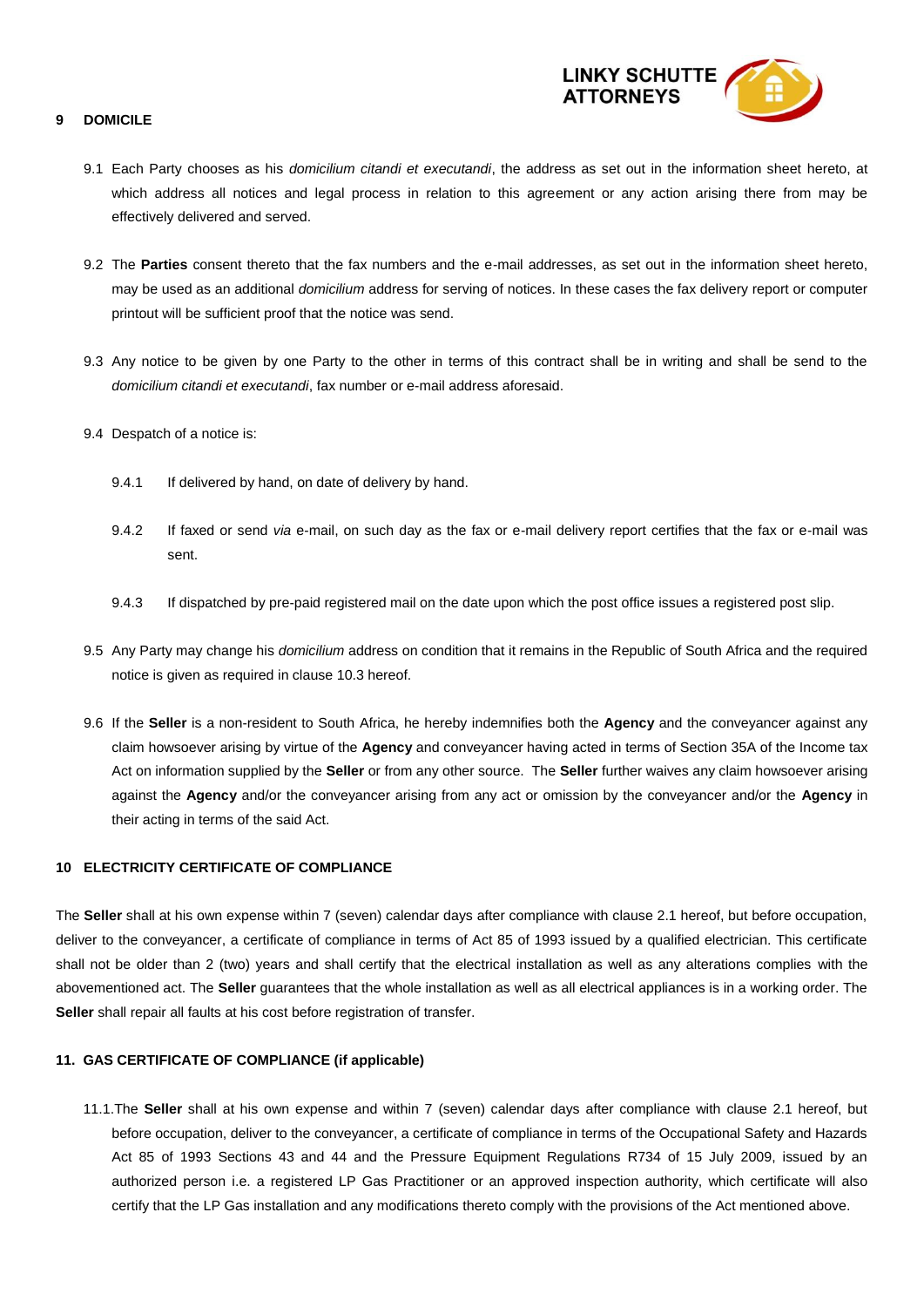

- 11.2.It is furthermore required by the abovementioned Act that a **new certificate** be acquired and issued by the **Seller** with every change of ownership.
- 11.3.It is brought to the attention of the **Purchaser** that there is no expiry date on the above compliance certificate and that a new certificate has to be acquired every time:
	- 11.3.1 a new LP Gas appliance is installed;
	- 11.3.2 an existing LP Gas installation is modified or altered;
	- 11.3.3 there is a change of user of the LP Gas installation;
	- 11.3.4 the **Property** is rented out. The tenant (change of user) needs to be issued with his own compliance certificate for purposes of insurance cover for the contents of the building. The original compliance certificate of the landlord remains valid for the landlord provided no changes to the originally certified installation has been made.
- 11.4.The **Seller** guarantees that the whole installation as well as all liquid petroleum gas appliances is in a working order. The **Seller** shall repair all faults at his cost before registration of transfer.

### **12. BEETLE CERTIFICATE (KwaZulu-Natal/Cape Province)**

The **Seller** shall at his own expense arrange for the **Property** to be inspected by a government accredited entomologist and/or qualified, accredited firm for infestation by visible wood borer beetle ("Oxypleuris Nodieri, Hylotrupes Bajulus and Anobium Punctatum") and prior to registration of transfer furnish the **Purchaser** with a certificate by the aforesaid entomologist and/or firm recording that the accessible timbers of the buildings were inspected and found to be free from such infestation or that such infested timbers had been treated/removed and replaced with pre-treated timbers by a qualified reputable contractor.

#### **13. REPRESENTATION, LIABILITY AND SURETY**

- 13.1.The person signing this agreement as **Purchaser** on behalf of an existing Private Company, Close Corporation or Trust, binds himself personally as surety and co-principal debtor jointly and severally for the proper fulfillment by the juristic person or trust of all its obligations in terms of this agreement.
- 13.2.Any natural person signing on behalf of a juristic person, whether registered or still in the process of registration, personally warrants that the entering into of this agreement by the juristic person concerned is within the scope of its powers, objectives and authority and does not contravene any provisions of the Companies Act 61 of 1973, the Close Corporations Act 69 of 1984, the Trust Property Control Act 57 of 1988 or any new legislation that replace the said acts, and that all the necessary steps have been taken to give the signatory the power to execute this agreement on behalf of the juristic person and in particular, but without limitation, the directors or members have approved this agreement in specific terms.
- 13.3.In the event of more than one **Seller** or more than one **Purchaser** being a Party to this agreement, they shall be jointly and severally liable for their obligations arising in terms hereof.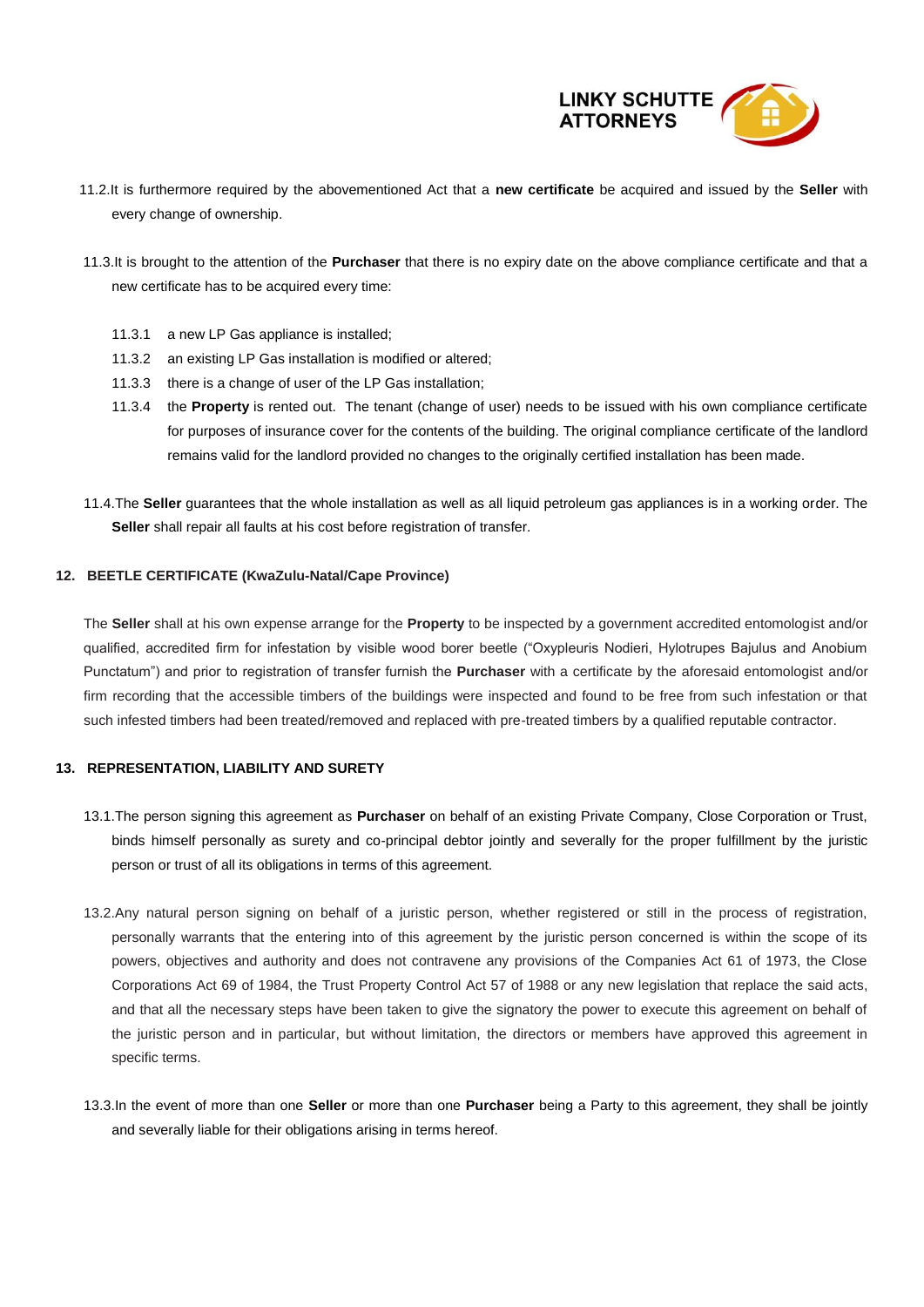

## **14. COOLING-OFF CLAUSE**

Should the **Purchaser** be a natural person, the **Purchaser** or his Agent acting on his written authority may, within 5 (five) calendar days of signing this offer, revoke this offer by way of an unconditional written notice to this effect delivered to the **Seller** (only applicable if the purchase price is less than R250 000.00). A copy of such written notice must also be given to the Agent.

## **15. SOLE AGREEMENT, NON-VARIATION AND LATITUDE**

- 15.1.This agreement constitutes the sole and entire agreement between the **Parties** and no warranties, representations, guarantees or other terms and conditions of whatsoever nature not contained or recorded herein, shall be of any force or effect.
- 15.2.No variations of the terms and conditions of this agreement including this clause, shall be of any force or effect, unless it's reduced to writing and signed by all the **Parties** hereto.
- 15.3.No omission of waiver or relaxation of any of the provisions of this agreement, nor any failure by a Party to enforce the provisions of this agreement due to any breach, shall operate as an estoppel against any Party in respect of its rights under this agreement, nor shall it preclude such Party thereafter from exercising its rights strictly in accordance with this agreement.
- 15.4.Both the **Purchaser** and the **Seller** confirm that they have read this agreement and understand the contents hereof and that the **Agency** has earned its commission as fully depicted in clause 8.
- 15.5.Both the **Purchaser** and the **Seller** confirm that, if the suspensive conditions have been met, they can give effect to the contractual terms and conditions hereof.
- 15.6.This agreement is a pro forma agreement with blank spaces. If any of the blank spaces are left open at signing hereof, it will not have the effect that this agreement is null and void.
- 15.7.All references to singular will also include plural and vice versa (if applicable). All references to male will include female and vice versa (if applicable).

## **16. OFFER LAPSES**

This offer is irrevocable until h00 on the and day of the 20 and is binding upon acceptance at any time prior thereto, irrespective of notification of acceptance to the **Purchaser**.

#### **17. ANNEXURES AND ADDENDUMS**

The personal information sheets attached hereto as Annexure "A" and "B", signed by the relevant **Parties** form an integral part of this agreement. The commission agreement attached hereto as Annexure "C" and Addendums "D" \*, "E" \*, "F" \* and "G" \* (if applicable) are initialed by all the **Parties**, also form an integral part of this agreement.

(\* Delete whichever is not applicable*)*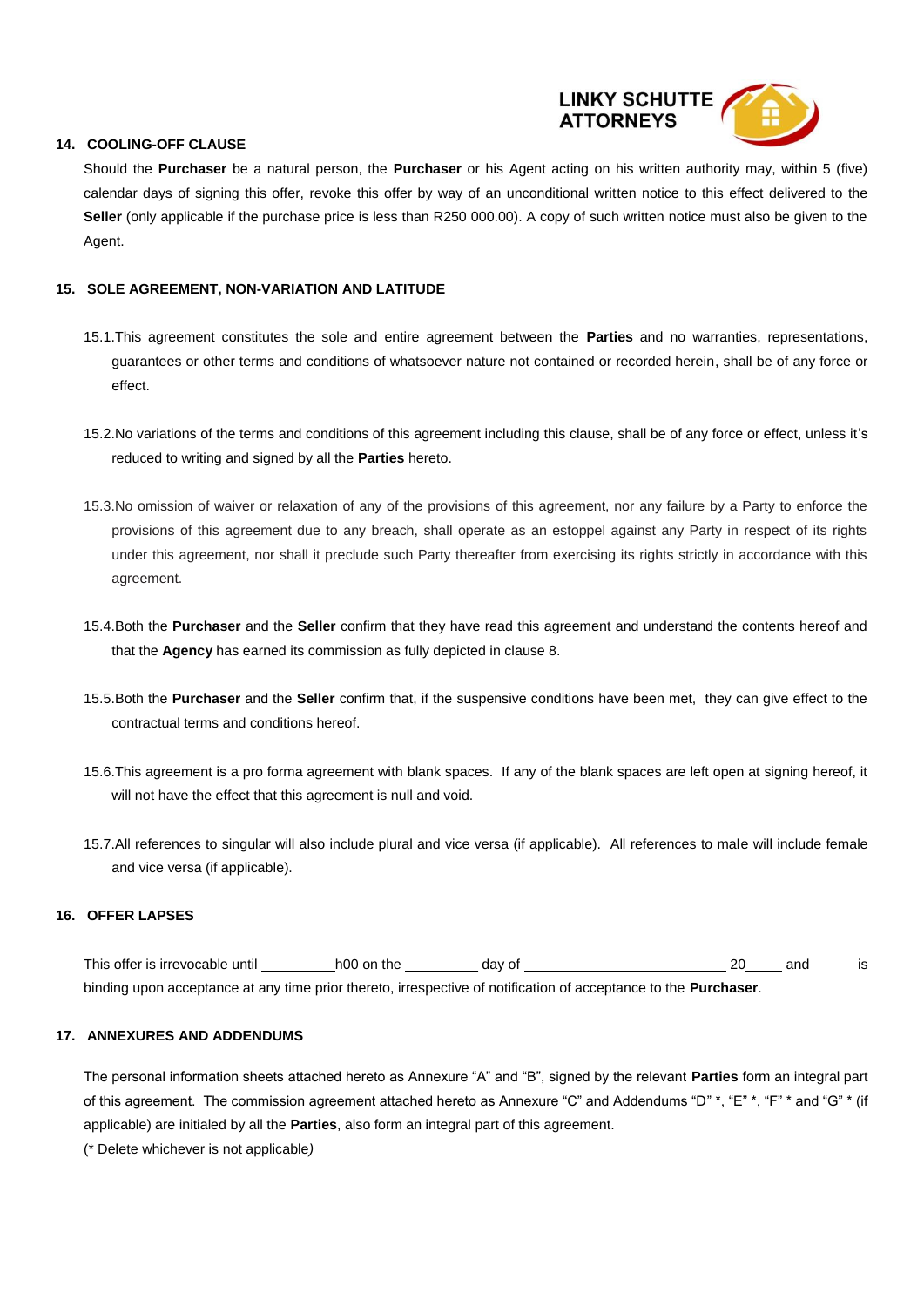

## **18. SECTIONAL TITLE CONDITIONS / HOME OWNERS' ASSOCIATION (IF APPLICABLE)**

The **Purchaser** confirms that he is aware of the following:

- 18.1.The **Property** is subject to the provisions of the Sectional Title Act 95 of 1986;
- 18.2.The **Property** is situated in a Sectional Title Scheme that means *inter alia* that the **Purchaser** shall receive **Property** ownership and that he shall also have the right to sell or to let out the **Property**;
- 18.3.The **Purchaser** of the **Property** automatically becomes a member of the Body Corporate, a non-profit institution in terms of the Sectional Title Act. The **Purchaser** hereby undertakes to comply with the rules of the Body Corporate at all times;
- 18.4.The **Purchaser** is aware that the Developer had registered a real right of expansion in terms of Section 25(9) of Act 95 of 1986 and that until the complex is completed, the **Purchaser's** rights are subject to the Developer's real right of expansion.;
- 18.5.The **Purchaser** is aware that a Home Owners' Association exists of which he becomes a member upon registration of transfer of the **Property** into his name and that he is thus bound by the constitution of the Home Owners' Association.
- 18.6.A monthly Home Owners' Association / Body Corporate levy of R \_\_\_\_\_\_\_\_\_ (\_\_\_\_\_\_\_\_\_\_\_\_\_\_\_\_\_\_\_\_\_\_ rand) is pavable.

## **19. SPECIAL CONDITIONS**

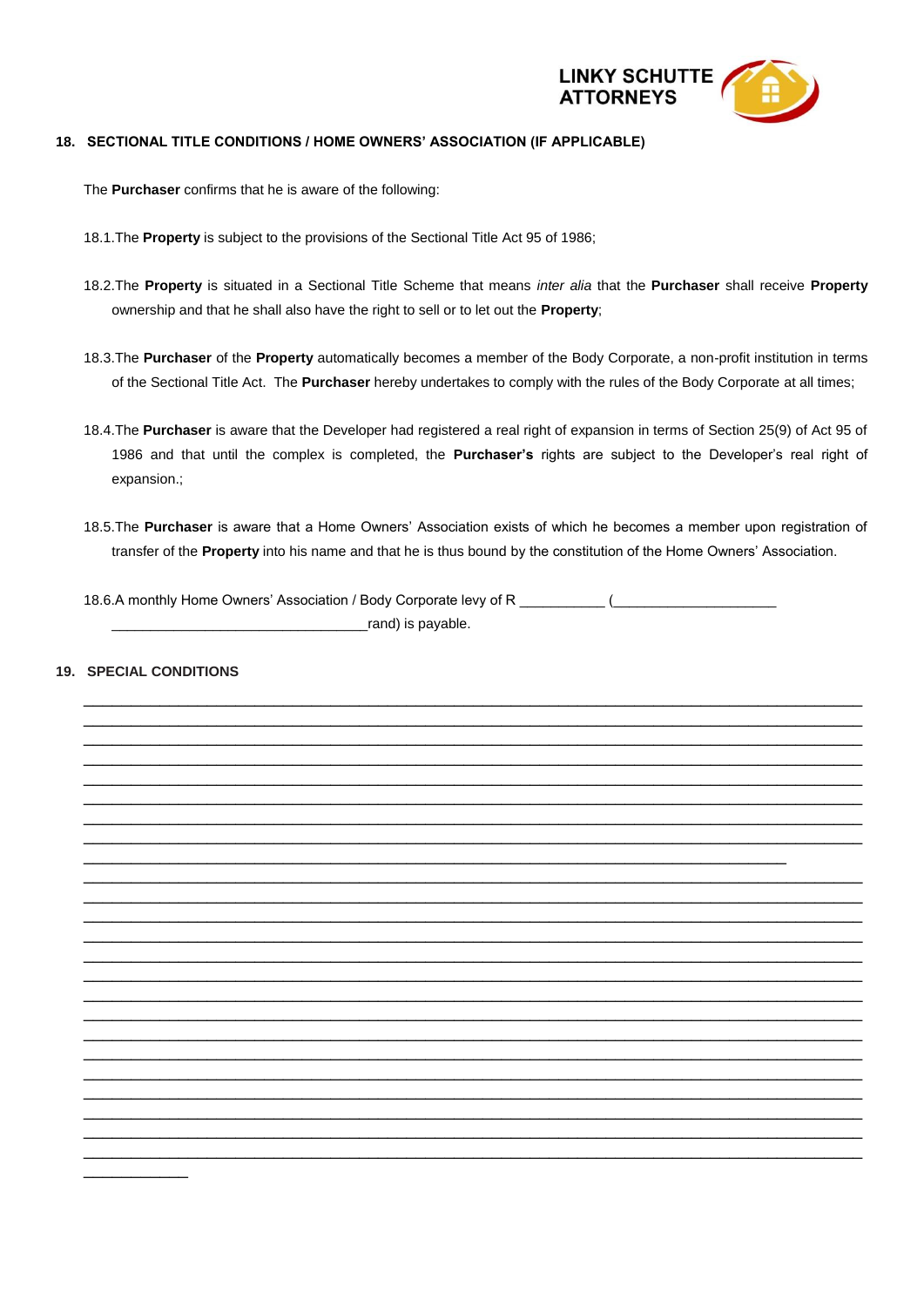

## **OFFER MADE BY ME/US**

| <b>WITNESS</b>                                                                         |                                | <b>PURCHASER</b>    |  |
|----------------------------------------------------------------------------------------|--------------------------------|---------------------|--|
| <b>WITNESS</b>                                                                         |                                | <b>CO-PURCHASER</b> |  |
|                                                                                        | <b>OFFER ACCEPTED BY ME/US</b> |                     |  |
|                                                                                        |                                |                     |  |
| <b>WITNESS</b>                                                                         |                                | <b>SELLER</b>       |  |
| <b>WITNESS</b>                                                                         |                                | <b>CO-SELLER</b>    |  |
| The Agency herewith accepts the benefits, which they will receive from this agreement. |                                |                     |  |

**AGENT** 

**PRINCIPAL**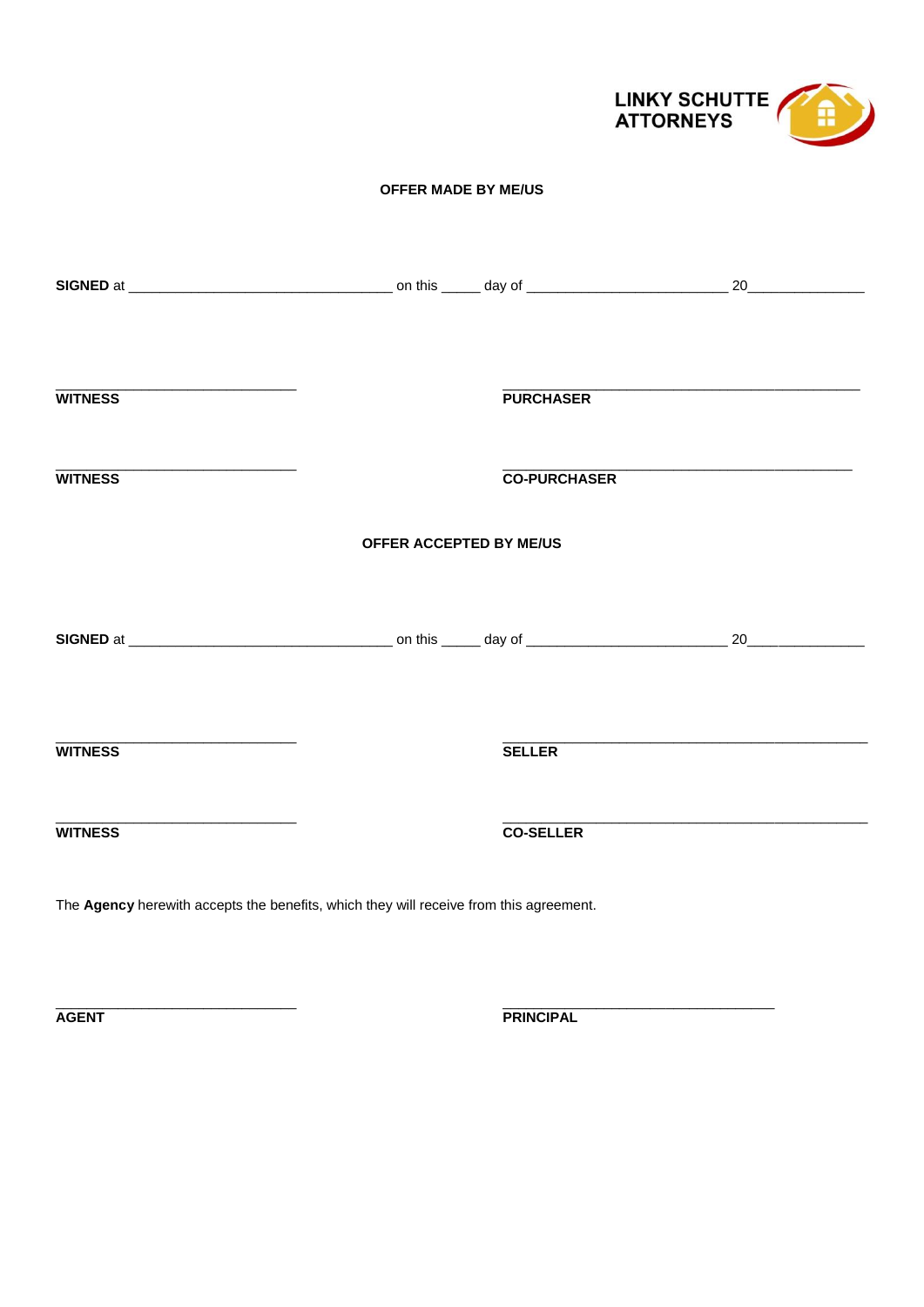

## **INFORMATION FOR CONVEYANCER**

| <b>PURCHASER(S)</b>                                                                                                                                              | <b>PURCHASER A</b>                                                         | <b>PURCHASER B</b> |  |  |  |  |
|------------------------------------------------------------------------------------------------------------------------------------------------------------------|----------------------------------------------------------------------------|--------------------|--|--|--|--|
| Full name & surname:<br>(if married woman, give maiden name)<br>Name & number of Company/CC/Trust:<br>(full names, surnames and ID numbers of Directors/Members) |                                                                            |                    |  |  |  |  |
| ID Number / Passport Number / Registration Number                                                                                                                |                                                                            |                    |  |  |  |  |
| Current physical address                                                                                                                                         |                                                                            |                    |  |  |  |  |
| Postal address                                                                                                                                                   |                                                                            |                    |  |  |  |  |
| Date and place of birth                                                                                                                                          |                                                                            |                    |  |  |  |  |
| Mariage Regime (in community/out of community of property)                                                                                                       |                                                                            |                    |  |  |  |  |
| Ante Nuptial Contract Number                                                                                                                                     |                                                                            |                    |  |  |  |  |
| Where registered                                                                                                                                                 |                                                                            |                    |  |  |  |  |
| Country of marriage, if not South Africa                                                                                                                         |                                                                            |                    |  |  |  |  |
| Contact numbers :<br>Home                                                                                                                                        |                                                                            |                    |  |  |  |  |
| Work                                                                                                                                                             |                                                                            |                    |  |  |  |  |
| Fax<br>Cell                                                                                                                                                      |                                                                            |                    |  |  |  |  |
| E-mail                                                                                                                                                           |                                                                            |                    |  |  |  |  |
| Income Tax Number                                                                                                                                                |                                                                            |                    |  |  |  |  |
| Value added tax Registration number                                                                                                                              |                                                                            |                    |  |  |  |  |
| I/we certify the above information to be correct                                                                                                                 |                                                                            |                    |  |  |  |  |
| <b>DATE</b><br><b>PURCHASER A</b>                                                                                                                                | <b>PURCHASER B</b>                                                         |                    |  |  |  |  |
|                                                                                                                                                                  | NOMINATED BOND REGISTRATION ATTORNEY (In the final discretion of the Bank) |                    |  |  |  |  |
| Firm:                                                                                                                                                            |                                                                            |                    |  |  |  |  |
| Contact person:                                                                                                                                                  |                                                                            |                    |  |  |  |  |
| Tel no:                                                                                                                                                          | Fax no:                                                                    |                    |  |  |  |  |
| E-mail:                                                                                                                                                          |                                                                            |                    |  |  |  |  |
| <b>Agency Contact Person:</b>                                                                                                                                    | Contact no:                                                                |                    |  |  |  |  |
| <b>NOMINATED BANK or BOND ORIGINATOR:</b>                                                                                                                        |                                                                            |                    |  |  |  |  |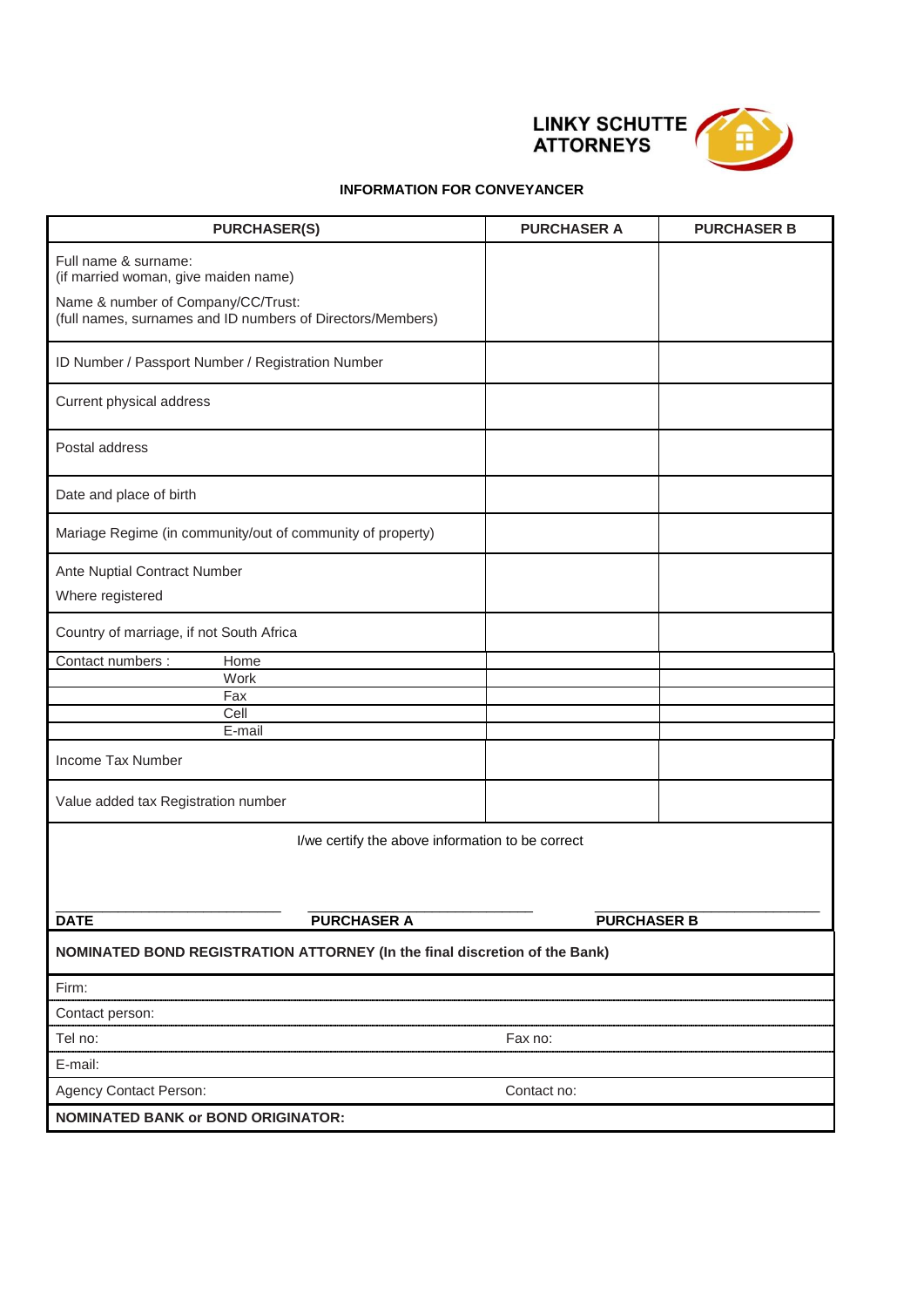

### ANNEXURE " B" **INFORMATION FOR CONVEYANCER**

| <b>SELLER(S)</b>                                                                                                                                   |         | <b>SELLER A</b> |                 | <b>SELLER B</b> |
|----------------------------------------------------------------------------------------------------------------------------------------------------|---------|-----------------|-----------------|-----------------|
| Full name & surname:<br>(if married woman, give maiden name)<br>Name & number of Company/CC/Trust:<br>(full names & surnames of Directors/Members) |         |                 |                 |                 |
| ID Number/Passport Number/Registration Number                                                                                                      |         |                 |                 |                 |
| Current physical address                                                                                                                           |         |                 |                 |                 |
| Postal address                                                                                                                                     |         |                 |                 |                 |
| Date of birth and place of birth                                                                                                                   |         |                 |                 |                 |
| Marriage Regime (in community/out of community of property)                                                                                        |         |                 |                 |                 |
| Ante Nuptial Contract Number<br>Where registered                                                                                                   |         |                 |                 |                 |
| Country of marriage, if not South Africa                                                                                                           |         |                 |                 |                 |
| Contact numbers :<br>Home                                                                                                                          |         |                 |                 |                 |
| Work<br>Fax                                                                                                                                        |         |                 |                 |                 |
| Cell                                                                                                                                               |         |                 |                 |                 |
| E-mail                                                                                                                                             |         |                 |                 |                 |
| Income Tax Number                                                                                                                                  |         |                 |                 |                 |
| Value added tax Registration Number                                                                                                                |         |                 |                 |                 |
| 1 <sup>st</sup> Mortgage Bond Holder: Bank                                                                                                         | Branch: |                 | Acc no:         |                 |
| 2 <sup>st</sup> Mortgage Bond Holder: Bank                                                                                                         | Branch: |                 | Acc no:         |                 |
| 3 <sup>st</sup> Mortgage Bond Holder: Bank                                                                                                         | Branch: |                 |                 |                 |
| I/we certify the above information to be correct                                                                                                   |         |                 |                 |                 |
|                                                                                                                                                    |         |                 |                 |                 |
| <b>DATE</b><br><b>SELLER A</b>                                                                                                                     |         |                 | <b>SELLER B</b> |                 |
| <b>NOMINATED TRANSFER ATTORNEY</b>                                                                                                                 |         |                 |                 |                 |
| Firm:                                                                                                                                              |         |                 |                 |                 |
| Contact person:                                                                                                                                    |         |                 |                 |                 |
| Tel no:                                                                                                                                            | Fax no: |                 |                 |                 |
| E-mail:                                                                                                                                            |         |                 |                 |                 |
| Agency Contact Person:                                                                                                                             |         | Contact no:     |                 |                 |